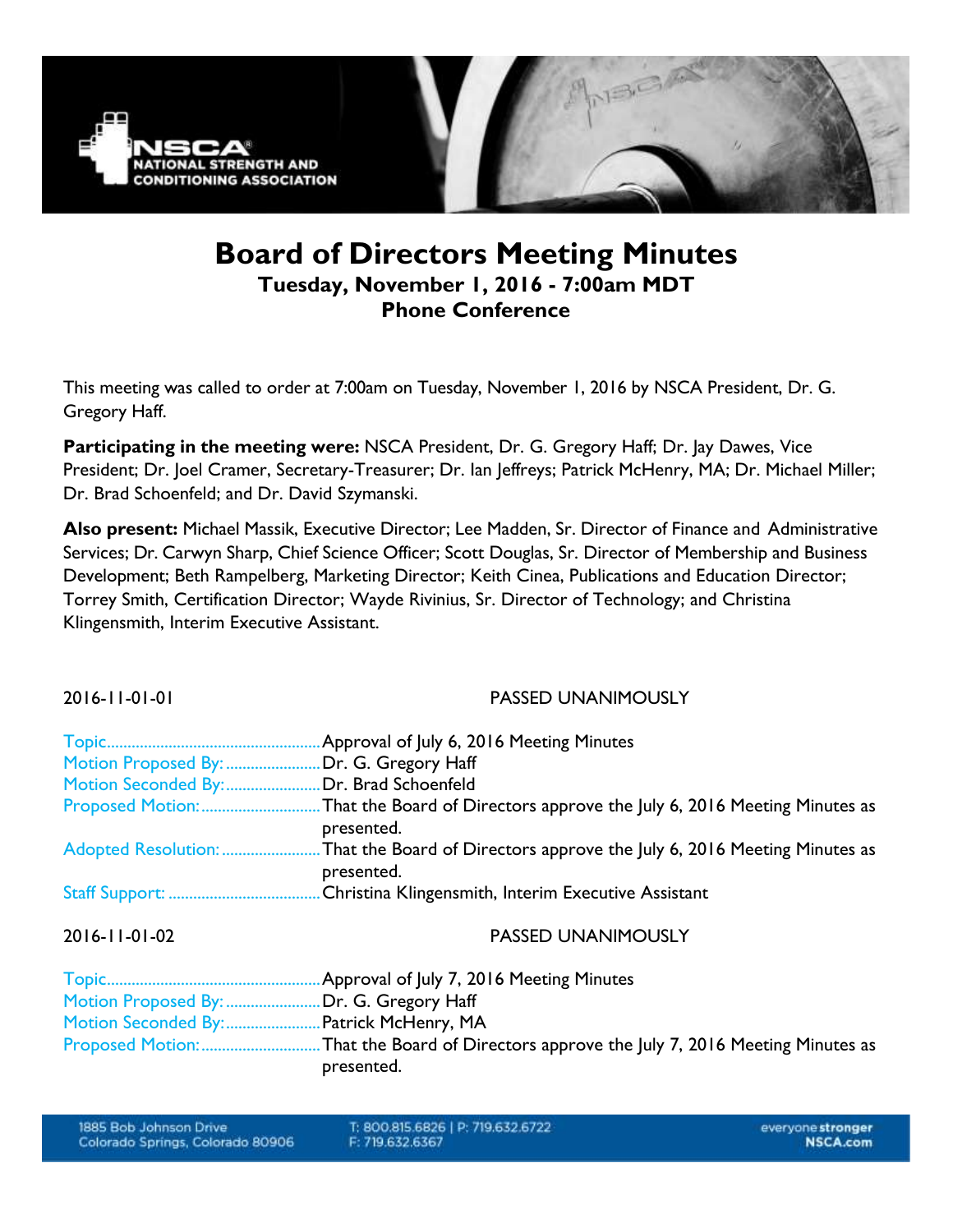

|                                          | Adopted Resolution: That the Board of Directors approve the July 7, 2016 Meeting Minutes as<br>presented. |                                                                                                                                                                  |  |  |
|------------------------------------------|-----------------------------------------------------------------------------------------------------------|------------------------------------------------------------------------------------------------------------------------------------------------------------------|--|--|
|                                          |                                                                                                           |                                                                                                                                                                  |  |  |
| 2016-11-01-03                            | AMENDED                                                                                                   | PASSED UNANIMOUSLY                                                                                                                                               |  |  |
|                                          |                                                                                                           |                                                                                                                                                                  |  |  |
|                                          |                                                                                                           | Motion Proposed By: Dr. G. Gregory Haff / Amended - Dr. G. Gregory Haff                                                                                          |  |  |
|                                          |                                                                                                           |                                                                                                                                                                  |  |  |
|                                          | presented.                                                                                                | Proposed Motion: That the Board of Directors approve the July 9, 2016 Meeting Minutes as                                                                         |  |  |
|                                          | legal counsel.                                                                                            | Adopted Resolution: That the Board of Directors approve the July 9, 2016 Meeting Minutes<br>with final wording and approval on Motion 2016-07-09-03 to come from |  |  |
|                                          |                                                                                                           |                                                                                                                                                                  |  |  |
| 2016-11-01-04                            |                                                                                                           | <b>PASSED UNANIMOUSLY</b>                                                                                                                                        |  |  |
|                                          |                                                                                                           |                                                                                                                                                                  |  |  |
| Motion Proposed By:  Dr. Michael Miller  |                                                                                                           |                                                                                                                                                                  |  |  |
| Motion Seconded By: Dr. Brad Schoenfeld  |                                                                                                           |                                                                                                                                                                  |  |  |
|                                          | to the Education Committee.                                                                               | Proposed Motion: That the Board of Directors approves Dr. Todd Miller as Chair, Dr.<br>Colin Wilborn as Vice-Chair, Brent Alvar, Don Melrose, and Edwin Jones    |  |  |
|                                          |                                                                                                           | Adopted Resolution: That the Board of Directors approves Dr. Todd Miller as Chair, Dr.                                                                           |  |  |
|                                          | to the Education Committee.                                                                               | Colin Wilborn as Vice-Chair, Brent Alvar, Don Melrose, and Edwin Jones                                                                                           |  |  |
|                                          |                                                                                                           |                                                                                                                                                                  |  |  |
| 2016-11-01-05                            |                                                                                                           | <b>PASSED UNANIMOUSLY</b>                                                                                                                                        |  |  |
|                                          |                                                                                                           |                                                                                                                                                                  |  |  |
| Motion Proposed By:  Patrick McHenry, MA |                                                                                                           |                                                                                                                                                                  |  |  |
| Motion Seconded By: Dr. Michael Miller   |                                                                                                           |                                                                                                                                                                  |  |  |
|                                          |                                                                                                           |                                                                                                                                                                  |  |  |
|                                          |                                                                                                           | Provincial Director Program Handbook as presented.                                                                                                               |  |  |
|                                          |                                                                                                           | Adopted Resolution: That the NSCA Board of Directors approve the updated State and                                                                               |  |  |
|                                          |                                                                                                           | Provincial Director Program Handbook as presented.                                                                                                               |  |  |
|                                          |                                                                                                           |                                                                                                                                                                  |  |  |

T: 800.815.6826 | P: 719.632.6722<br>F: 719.632.6367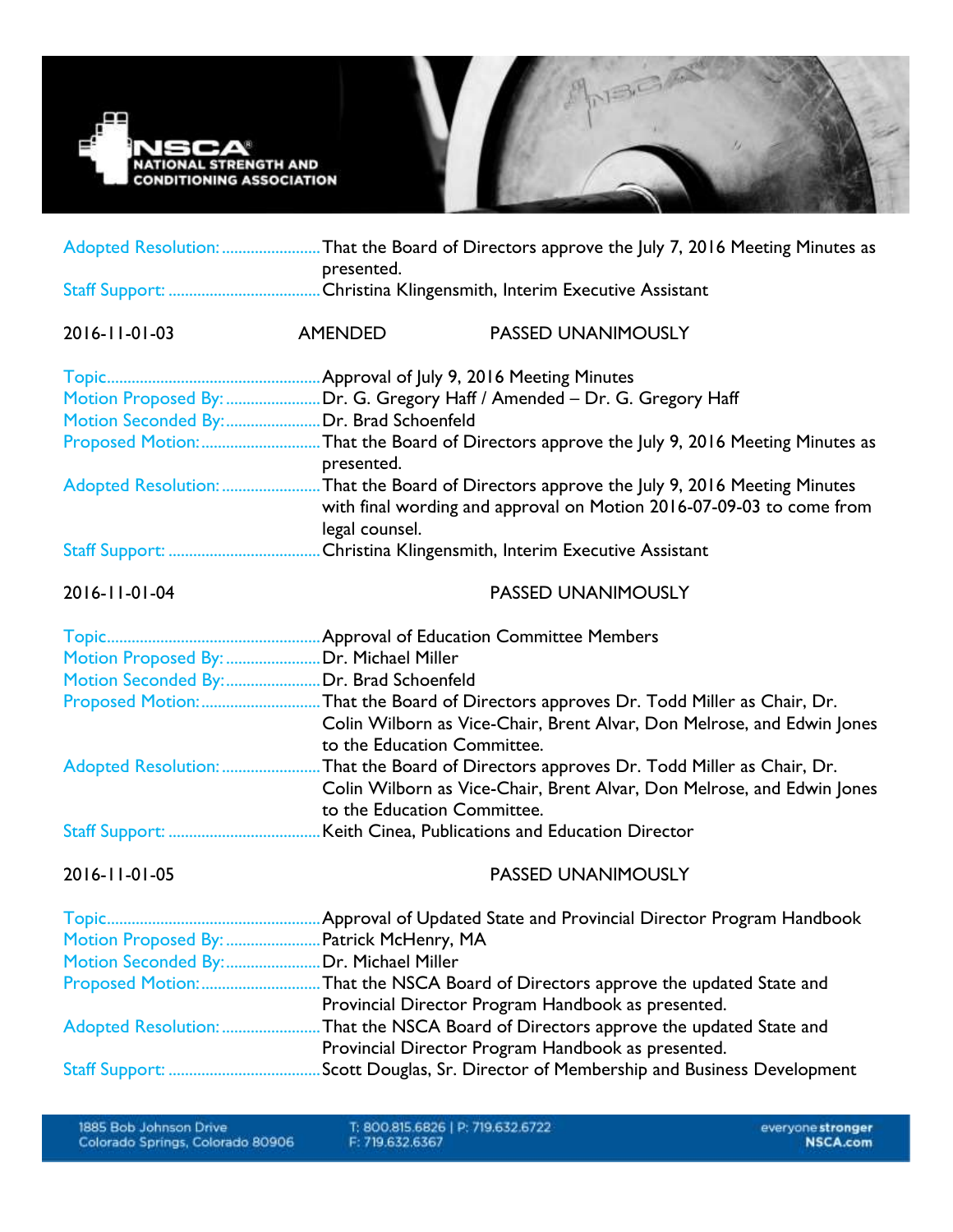

| 2016-11-01-06                           | <b>AMENDED</b>                                                                   | <b>PASSED UNANIMOUSLY</b>                                                                                                                                                                                 |  |  |
|-----------------------------------------|----------------------------------------------------------------------------------|-----------------------------------------------------------------------------------------------------------------------------------------------------------------------------------------------------------|--|--|
|                                         | revisions                                                                        |                                                                                                                                                                                                           |  |  |
|                                         | Motion Proposed By: Dr. Brad Schoenfeld / Amended - Dr. G. Gregory Haff          |                                                                                                                                                                                                           |  |  |
|                                         | Motion Seconded By: Dr. Brad Schoenfeld                                          |                                                                                                                                                                                                           |  |  |
|                                         |                                                                                  | Proposed Motion: That the Board of Directors approve the Nomination Committee<br>Handbook and Score Sheet revisions as submitted.                                                                         |  |  |
|                                         | Adopted Resolution: That the Board of Directors approve the Nomination Committee |                                                                                                                                                                                                           |  |  |
|                                         |                                                                                  | Handbook. That the Board of Directors approves the Score Sheet<br>revision for 2017 Board of Directors nominations. That the Board of<br>Directors motions the Nomination Committee to evaluate the Score |  |  |
|                                         |                                                                                  | Sheet for amendment and present the revised score sheet at the July                                                                                                                                       |  |  |
|                                         | 2017 regular Board meeting.                                                      |                                                                                                                                                                                                           |  |  |
|                                         |                                                                                  |                                                                                                                                                                                                           |  |  |
| Patrick McHenry, MA left at 7:36am MDT. |                                                                                  |                                                                                                                                                                                                           |  |  |
| 2016-11-01-07                           |                                                                                  | PASSED BY A VOTE OF 7                                                                                                                                                                                     |  |  |
|                                         |                                                                                  |                                                                                                                                                                                                           |  |  |
|                                         | <b>Application Checklist</b>                                                     |                                                                                                                                                                                                           |  |  |
| Motion Proposed By:  Dr. Joel Cramer    |                                                                                  |                                                                                                                                                                                                           |  |  |
| Motion Seconded By: Dr. Michael Miller  |                                                                                  |                                                                                                                                                                                                           |  |  |
|                                         |                                                                                  | Proposed Motion: That the Board of Directors approve Research Committee's Policies and<br>Procedures and Application Checklist as submitted.                                                              |  |  |
|                                         |                                                                                  | Adopted Resolution: That the Board of Directors approve Research Committee's Policies and                                                                                                                 |  |  |
|                                         |                                                                                  | Procedures and Application Checklist as submitted.                                                                                                                                                        |  |  |
|                                         |                                                                                  |                                                                                                                                                                                                           |  |  |
| 2016-11-01-08                           |                                                                                  | PASSED BY A VOTE OF 7                                                                                                                                                                                     |  |  |
|                                         |                                                                                  |                                                                                                                                                                                                           |  |  |
|                                         | Motion Proposed By:  Dr. G. Gregory Haff                                         |                                                                                                                                                                                                           |  |  |
| Motion Seconded By: Dr. David Szymanski |                                                                                  |                                                                                                                                                                                                           |  |  |
|                                         | and review.                                                                      | Proposed Motion:That the Board of Directors approves the date change of the TSAC<br>application from January to November to allow more time for processing                                                |  |  |
|                                         |                                                                                  | Adopted Resolution: That the Board of Directors approves the date change of the TSAC                                                                                                                      |  |  |

T: 800.815.6826 | P: 719.632.6722<br>F: 719.632.6367